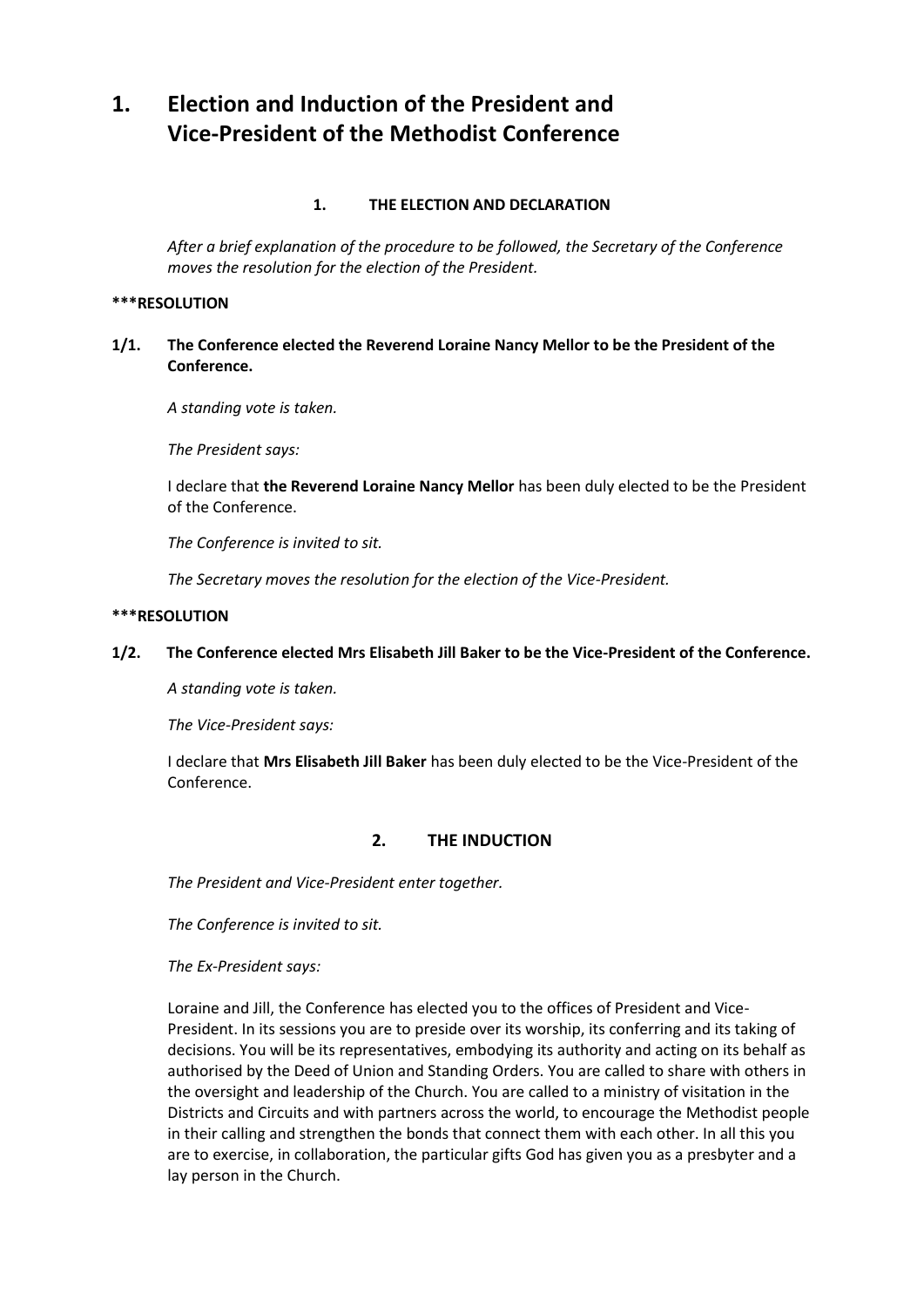In the presence of God and of this Conference we therefore ask you: do you trust that God who has called you into his service has now called you to this ministry and will give you the grace to undertake it?

*The President and Vice-President respond:*

I do so trust*.*

*The Ex-Vice-President says:*

Loraine and Jill, will you endeavour to hold before the Church a vision of its calling to proclaim and respond to the grace and love of God in worship, mission and service?

*They respond:*

I will, God being my helper.

*The Ex-President says:*

Will you work with all who are in leadership of the Church in equipping God's people to fulfil their calling?

*They respond:*

I will, God being my helper.

*The Ex-Vice-President says:*

Will you work with ecumenical partners in pursuing the greater unity of Christ's Church and in the encouraging of a common witness to God's reconciling love?

*They respond:*

I will, God being my helper.

*The Ex-President addresses his successor:*

Loraine, will you be faithful in living out your calling as a presbyter in the service of this Conference and all the Methodist people?

Will you work with the Vice-President to offer a ministry that affirms and encourages the gifts of all God's people?

*The President replies:*

I will, God being my helper.

*The Ex-Vice-President addresses her successor:*

Jill, will you faithfully exercise the gifts God has given you in the service of this Conference and all the Methodist people?

Will you work with the President to offer a ministry that affirms and encourages the gifts of all God's people?